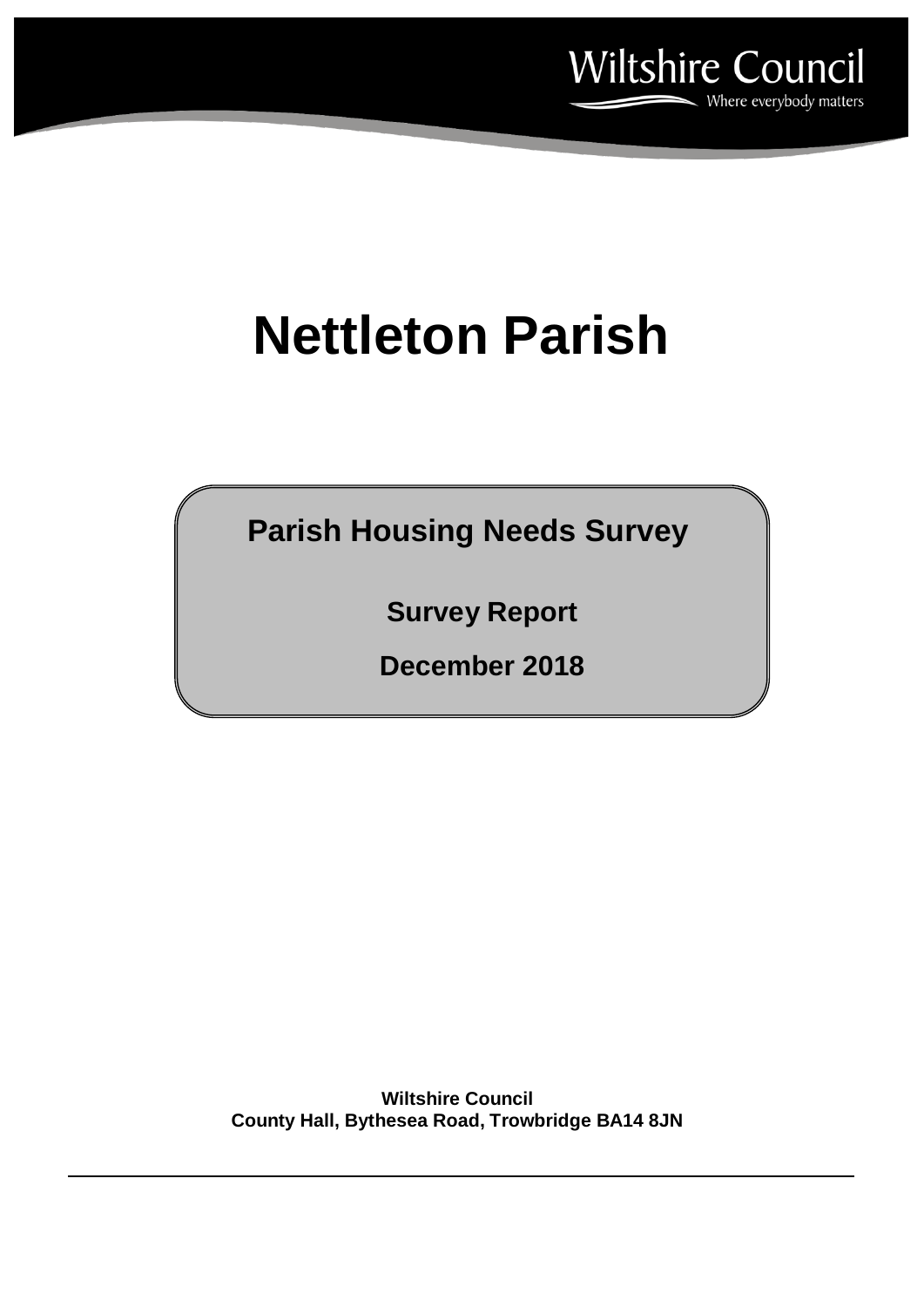## **Contents** Page

| Parish summary                                            | 3  |  |  |  |
|-----------------------------------------------------------|----|--|--|--|
| Introduction                                              |    |  |  |  |
| Aim                                                       | 4  |  |  |  |
| Survey distribution and methodology                       |    |  |  |  |
| Key findings                                              |    |  |  |  |
| Part 1 – Households currently living in the parish        | 6  |  |  |  |
| Part 2 – Households requiring accommodation in the parish | 10 |  |  |  |
| Affordability                                             | 14 |  |  |  |
| Summary                                                   |    |  |  |  |
| <b>Recommendations</b>                                    |    |  |  |  |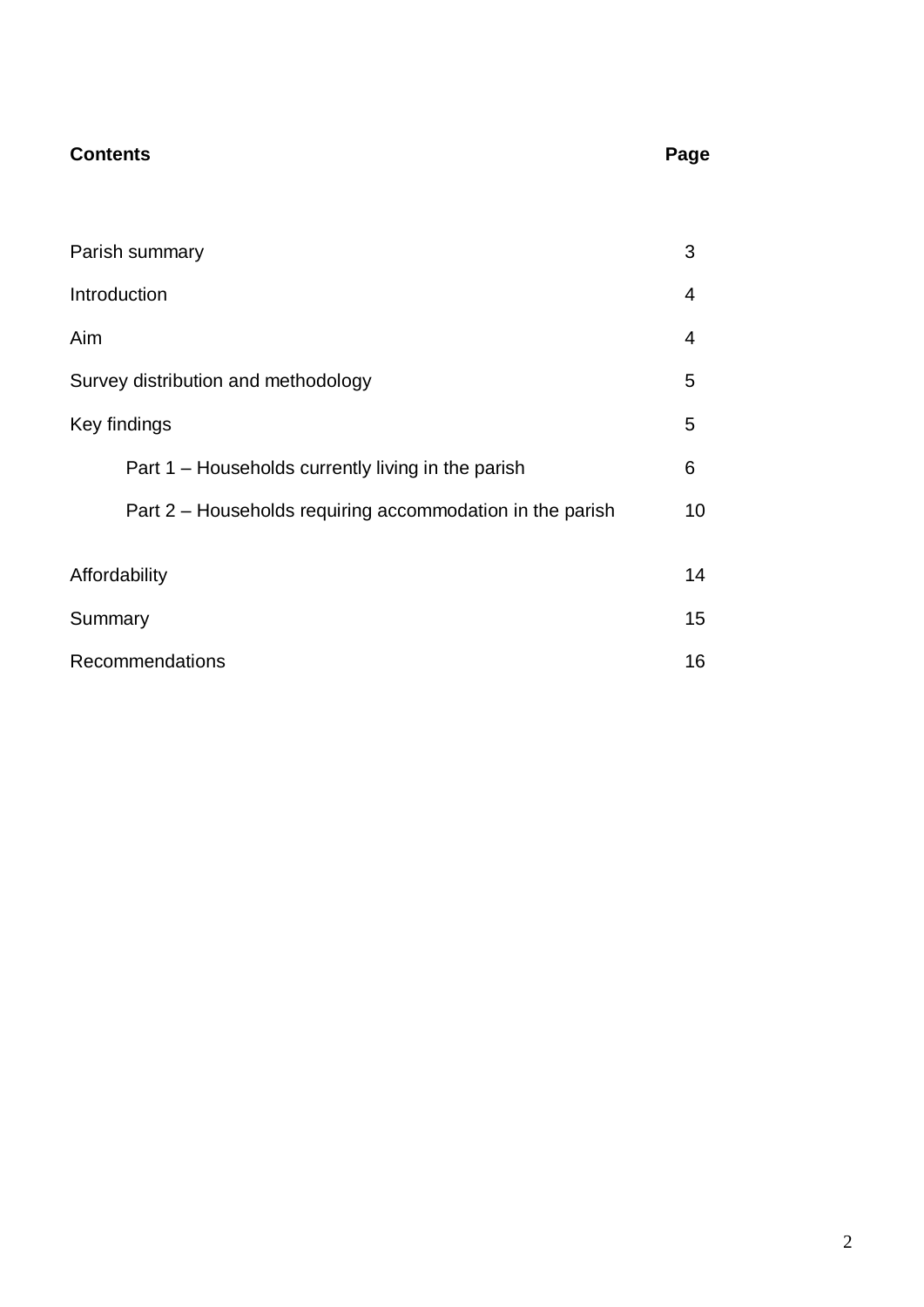#### **1. Parish Summary**

Nettleton Parish is in Chippenham Community Area within the local authority area of Wiltshire.

The Parish consists of three main villages: Nettleton, Burton, West Kington and some smaller hamlets. It is located in the south of the Cotswolds in an Area of Outstanding Natural Beauty (AONB) south of the M4 motorway in North Wiltshire. It has good private vehicle access to transport links via junctions 17 and 18 of the M4 and also via Chippenham station for main line trains to London and the South West. There is however only limited public transport to Chippenham from within the villages of two buses a day primarily for school children Monday to Friday. There is just a single weekly bus service for the general public on a Wednesday.

The Parish remains very much rural in nature with narrow lanes, footpaths and bridleways making up the majority of the infrastructure within the Parish itself. Agriculture and equestrian activities are dominant, although many other commercial and leisure activities take place within the Parish. In terms of facilities there is one pub in Burton, a post office/general stores in Nettleton, churches in West Kington and Burton and a chapel in both Nettleton and West Kington.

The three main villages each have distinctly different characters, layout and amenities within their boundaries. **Nettleton**: Mainly linear in appearance in terms of properties grouped along the main road through the village. With some post war new build and a large proportion of period dwellings. It is classed as a "small village" within the Wiltshire Council Core Strategy**,** meaning only very limited housing development can be considered.

**West Kington**: The smallest village by population. Set within a small valley it has a brook running through it. The majority of properties are period in nature and well-spaced. This is classed as a conservation area by the Wiltshire Council Core Strategy.

**Burton**: The most densely populated village in the parish with the highest proportion of new build properties and situated in close proximity to a main road for a large number of its residents. This is also classed as a small village by the Wiltshire Council Core Strategy.

The three villages each have a long history as settlements stretching back hundreds of years and include many listed buildings. Of particular architectural merit are St. Mary's Church Nettleton & Burton, parts of which date from the Norman period, and West Kington Church which has some elements from the middle-ages.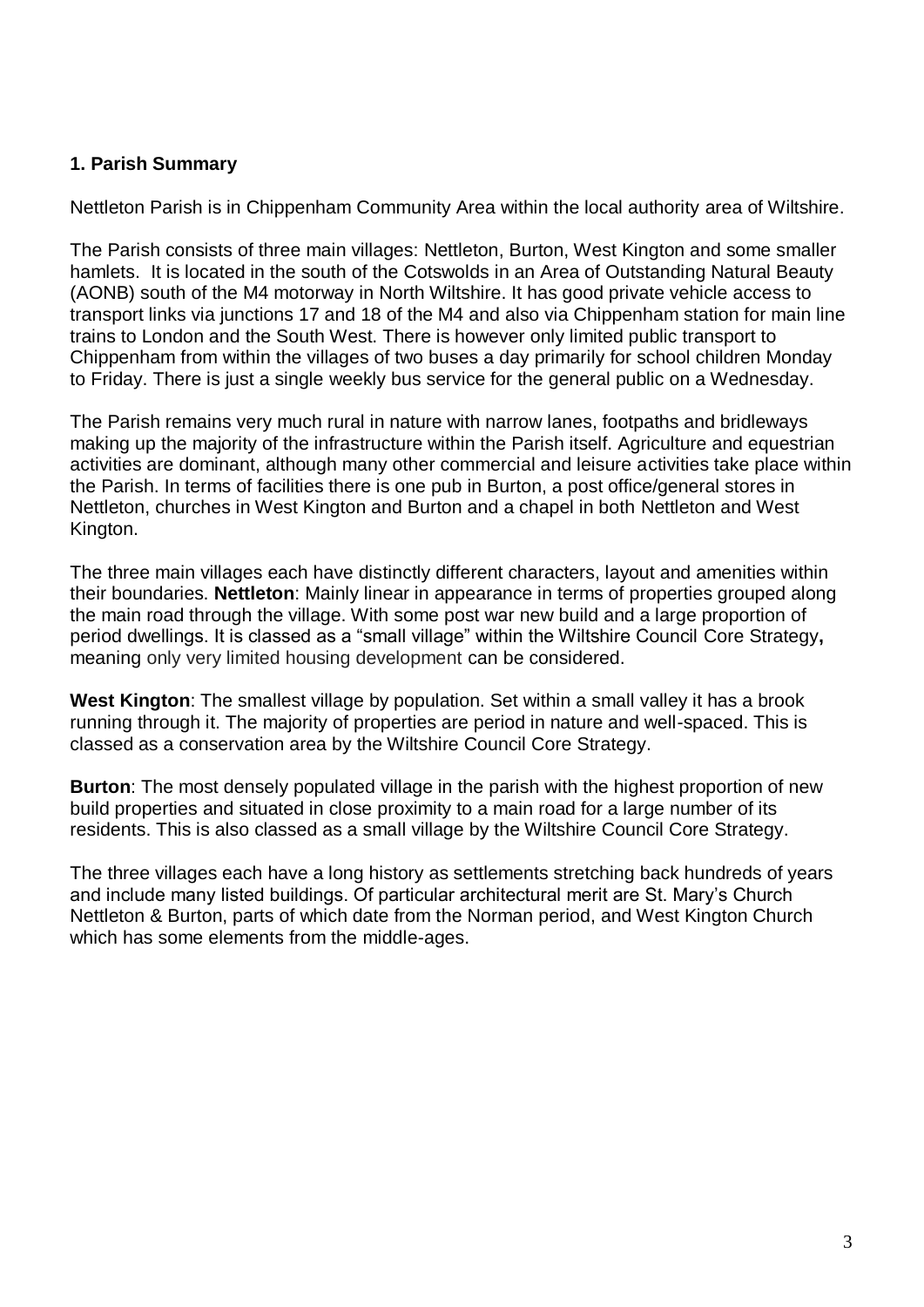### **2. Introduction**

In Autumn 2018, Wiltshire Council's Development Officers discussed carrying out a rural housing needs survey with Nettleton Parish Council, to establish if there was a proven need for affordable housing in the parish and potentially to use the findings of the survey to inform the parish plan.

Such surveys assist officers in identifying those areas with the greatest housing needs so that scarce financial resources can be put to best use.

Experience has shown that these surveys need to be carried out at regular intervals if the results are to remain relevant in identifying trends.

- The Principal Development Officers are employed by Wiltshire Council's Service Development and Enabling Team to assist in the delivery of new affordable housing.
- The Principal Development Officers work closely with rural communities, housing associations, local authorities and landowners to meet the affordable housing needs of rural communities.
- The survey is funded by members of the Wiltshire Rural Investment Partnership (WRIP).<sup>1</sup>
- The Wiltshire Rural Investment Partnership brings together representatives from the economic development, regeneration, spatial planning, service development and enabling teams of Wiltshire Council together with Registered Provider [housing association] partners and Homes England to enable and promote the sustainable delivery of new build housing in the rural communities of Wiltshire. $<sup>2</sup>$ </sup>

#### **3. Aim**

 $\overline{a}$ 

The aim of carrying out the survey is to investigate the affordable housing needs of local people (or those who need to live) in Nettleton Parish.

- 'Housing need' can be defined as the need for an individual or household to obtain housing that is suitable to their circumstances.
- It implies that there are problems or limitations with the household's current housing arrangements and that the household is unable to afford or to access suitable accommodation in the private sector.
- Such problems may be concerned with housing costs, size, location, layout, state of repair, or security of tenure either immediately or in the future.

<sup>1</sup> The members of WRIP that contribute to the survey funding are Wiltshire Council and six Registered Providers of social housing (housing associations) - Aster, GreenSquare, Guinness, Stonewater, Selwood Housing and White Horse Housing Association.

<sup>&</sup>lt;sup>2</sup> Para 1.1, 'Purpose', *Terms of Reference for the Wiltshire Rural Investment Partnership*. Full WRIP membership: Wiltshire Council, Aster, White Horse Housing Association, GreenSquare, Guinness, Stonewater, Selwood Housing, Homes England, and the Wiltshire Community Land Trust.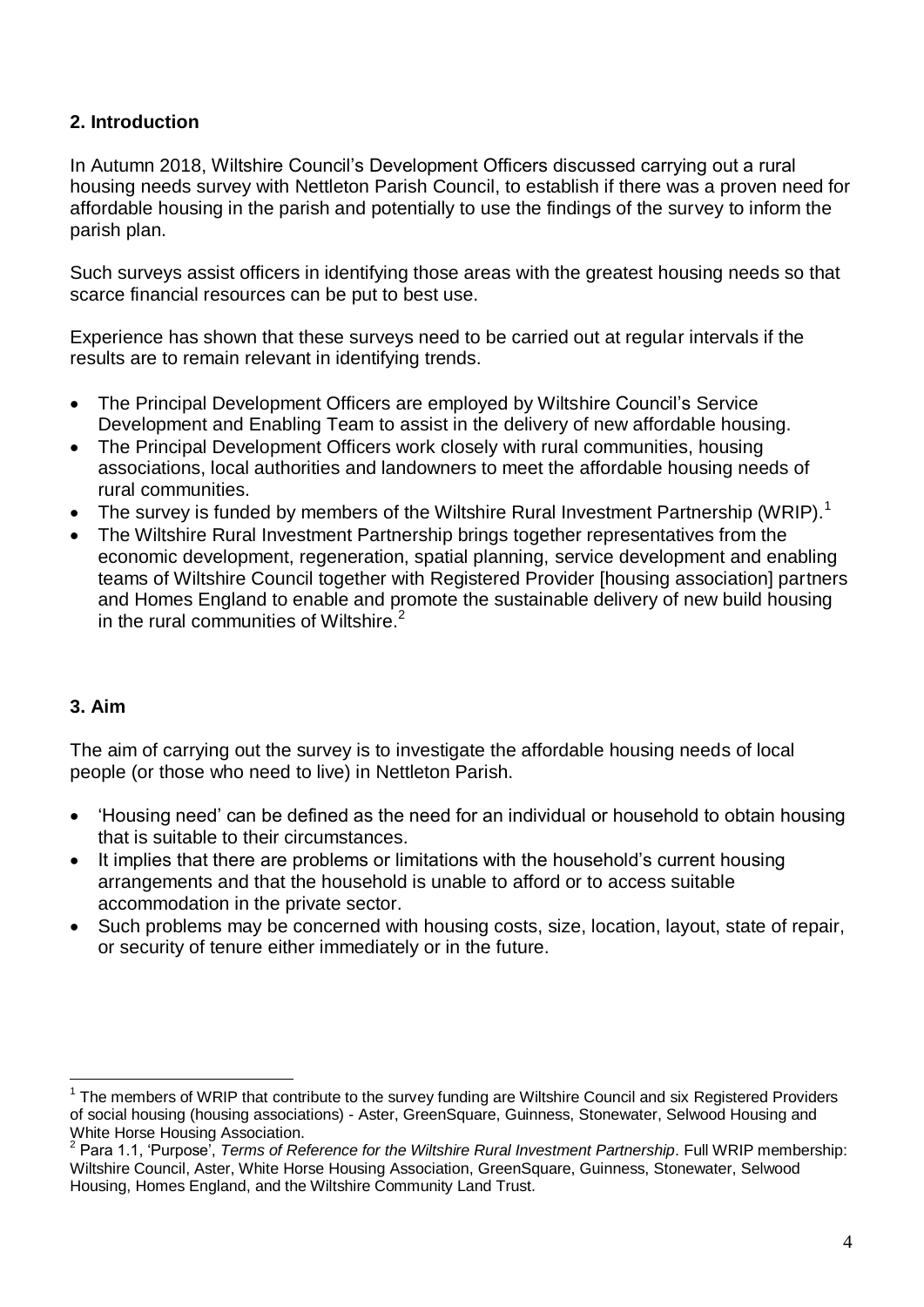#### **4. Survey Distribution and Methodology**

In order to carry out the housing needs survey, questionnaires were delivered to the Parish Council for distribution on the  $12<sup>th</sup>$  November 2018.

To encourage a good response, households were given a pre-paid envelope in which to return the completed survey. The council applies the data protection policy to responses, ensuring that all survey responses remain anonymous.

Residents were asked to return the completed surveys in the pre-paid envelopes by 14<sup>th</sup> December 2018. The forms were recorded and analysed by the Service Development Officers at Wiltshire Council.

- A total of 292 questionnaires were distributed to the parish.
- Everyone was asked to complete the first section of the form.
- If a household considered itself in need, or likely to be in need of affordable housing within the next five years, it was invited to complete the rest of the survey.
- There was an excellent response rate of 46.2% with 135 replies received.
- This report describes the views only of the residents who returned the questionnaires
- and these views may not be representative of the wider population of Nettleton Parish. • 1 response was made online.

#### **5. Key Findings**

This report is divided into two parts. The first section looks at existing households in the parish in order to provide a description of the current housing in Nettleton Parish. This section also describes the levels of new housing, if any, which would be supported by respondents to the survey.

The second section examines the households who have declared a need for new housing in Nettleton Parish. The section begins by describing the overall need for both market and affordable housing in the parish. A financial assessment is then made in order to determine the numbers of households who have a current need for new affordable housing. The results of this assessment are summarised in the recommendations of the report (Section 8).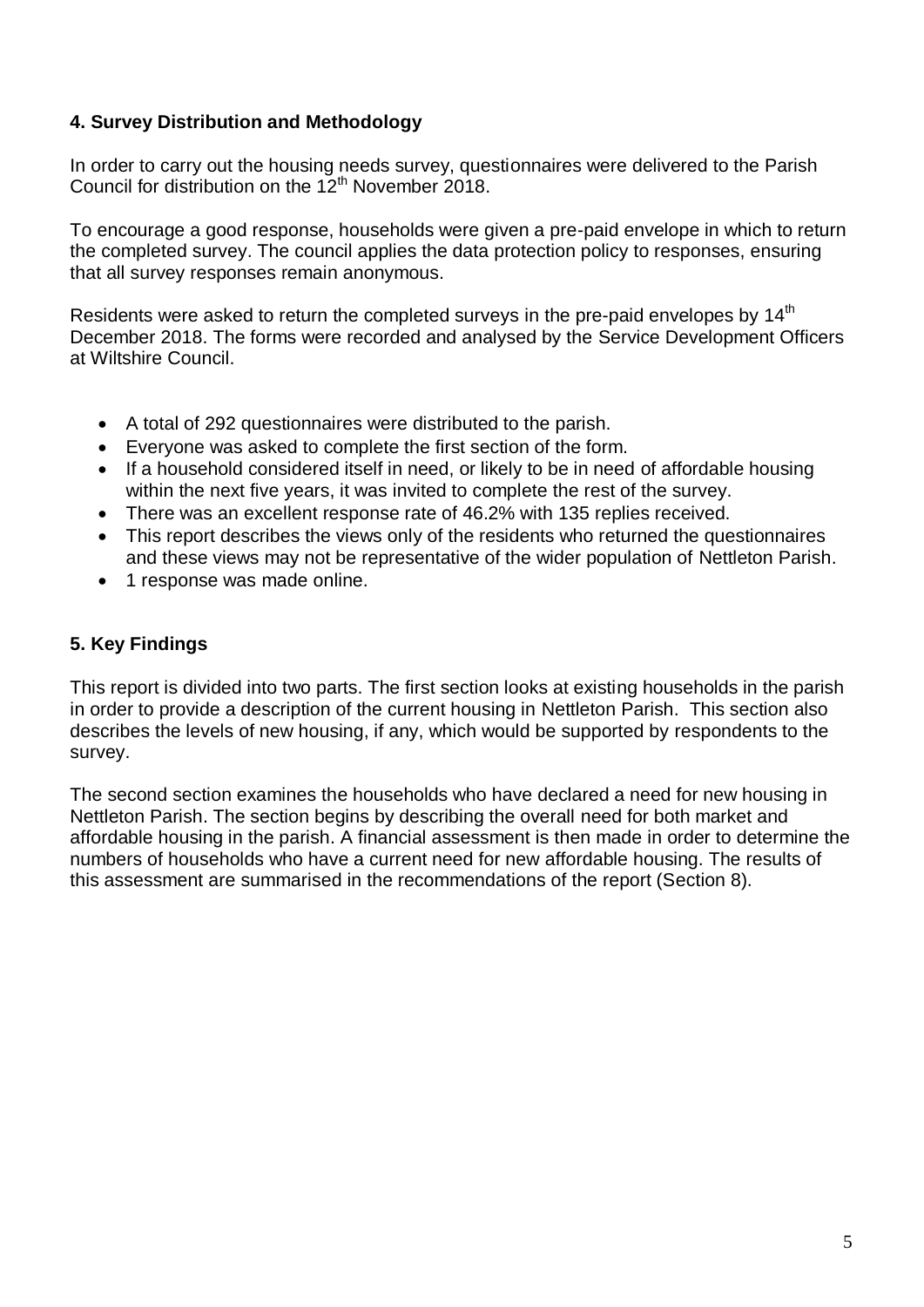#### **Part One – Households currently living in the parish**

The first question asked on the survey was whether the respondents' home in Nettleton Parish was their main home. 99.2% of those who replied said that it was.

The 2011 Census data for Nettleton Parish indicates that 78.8% of households in the parish were owner-occupying, 4.6% were renting from social landlords, 13.5% were privately renting and 2.3% of households were living rent free.<sup>3</sup>

The chart below shows the tenure of respondents to the survey. The majority (88.7%) of respondents were owner-occupiers, while 1.5% of respondents were living in socially rented properties, 7.5% were renting from a private landlord or letting agency, 0.8 were living in accommodation tied to their employment, and 1.5% were renting from a relative/friend. These results indicate a bias in the survey responses toward those living in owner-occupied homes and the rest of this section should be read with this in mind.



Chart 1

 $\overline{a}$ 3 <http://www.nomisweb.co.uk/>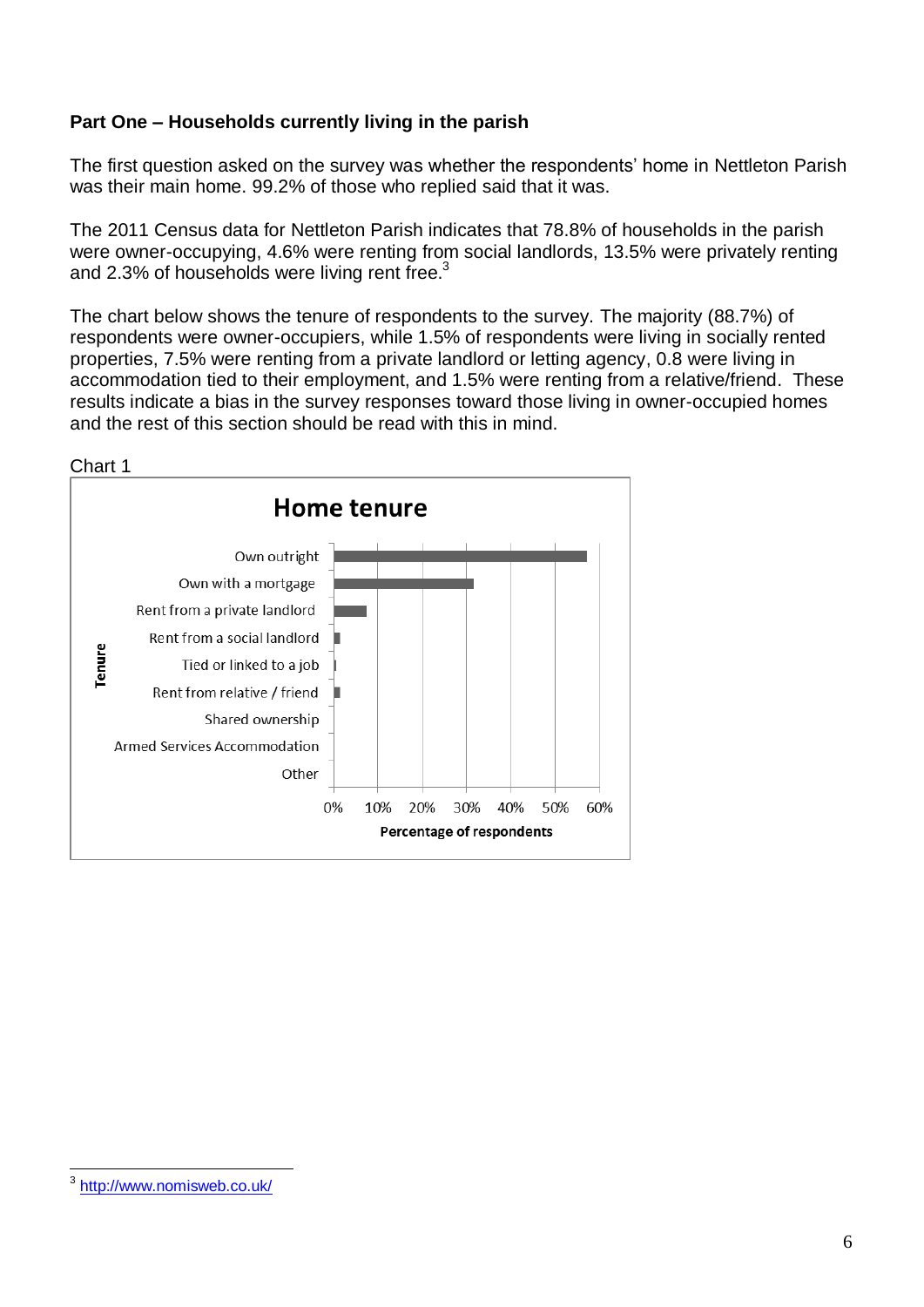The chart below indicates the length of time that respondents have lived in their current home. It shows that the majority of people who responded to the survey have lived in the parish for more than ten years, which is appropriate for the high levels of owner occupation among survey respondents:



Chart 2

Many respondents to the survey lived in large family homes, with 15.6% of respondents having five or more bedrooms in their property. 39.3% lived in four bedroom homes, 34.1% had three bedrooms, 9.6% two bedrooms and 1.5% of respondents lived in homes with one bedroom.

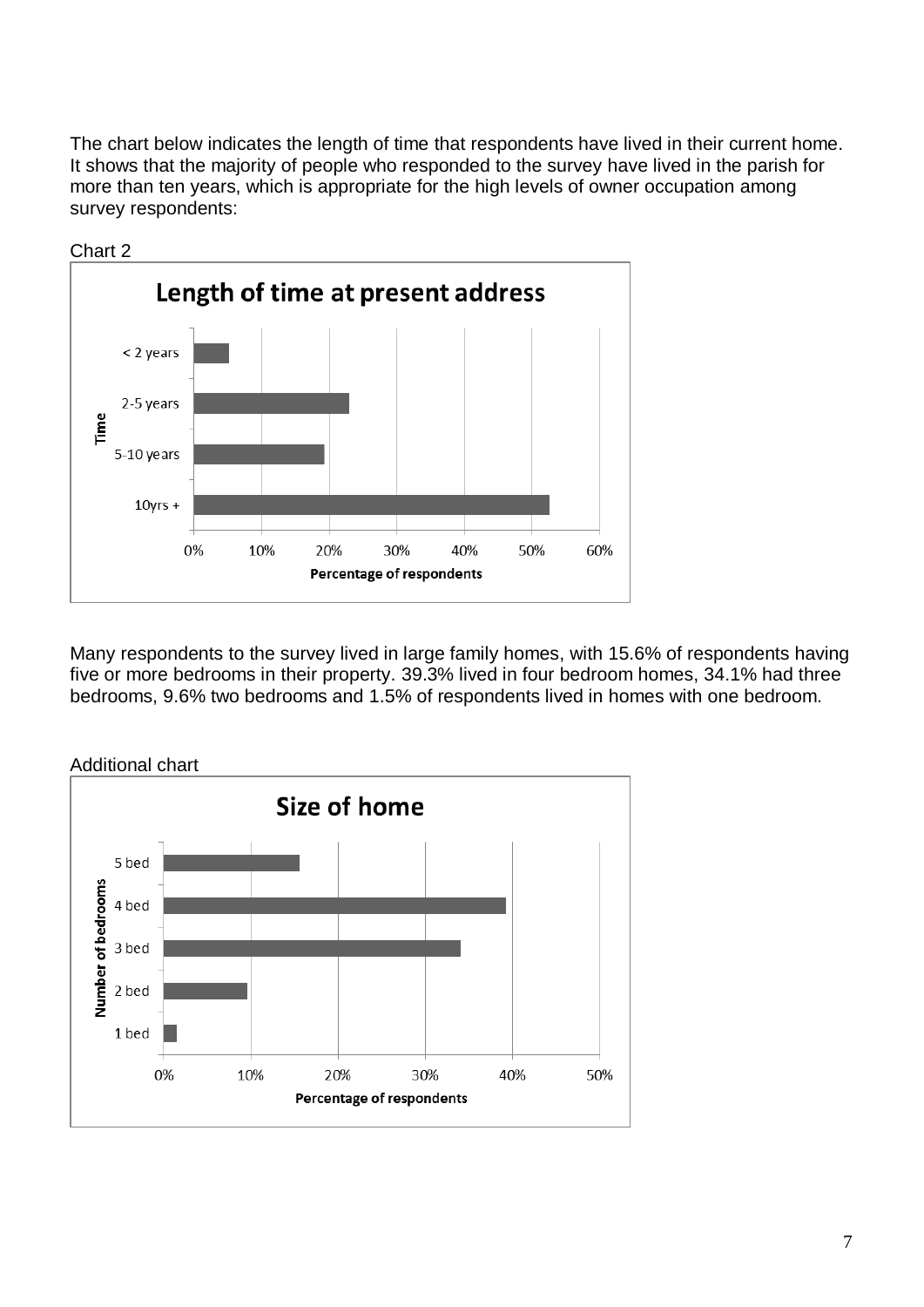The spread of ages recorded in the survey indicates that over a third (35.7) of respondents' household members were aged between 45-64.



As shown in the chart above however, there were also significant numbers of households responding to the survey across all age brackets. This indicates a spread of different household types in Nettleton Parish from older person households with fewer members, to younger households with children.

The distance travelled to work can also be a good measure of the sustainability of local housing development, as more people working locally can indicate an ongoing need for local housing. The table below shows how far people in the respondents' households travelled to work:

| Persons in   | <b>Distance to work</b> |              |               |              |              |
|--------------|-------------------------|--------------|---------------|--------------|--------------|
| household    | Up to 2<br>miles        | 2 - 10 miles | 10 - 50 miles | 50 miles $+$ | <b>Total</b> |
| Person 1     | 26                      | 23           | 38            | 14           | 101          |
| Person 2     | 10                      | 16           | 26            | 12           | 64           |
| Person 3     |                         |              |               |              |              |
| Person 4     |                         |              |               |              |              |
| Person 5     |                         |              |               |              |              |
| <b>Total</b> | 37                      | 40           | 66            |              | 170          |

Table 1

These results suggest a mixed level of sustainability for new housing development in Nettleton Parish, indicated by the survey respondents' access to local sources of employment. While 45.3% of the households' working members usually travel less than ten miles to their place of work, 54.7% travel more than that, suggesting a potential lack of more local sources of employment.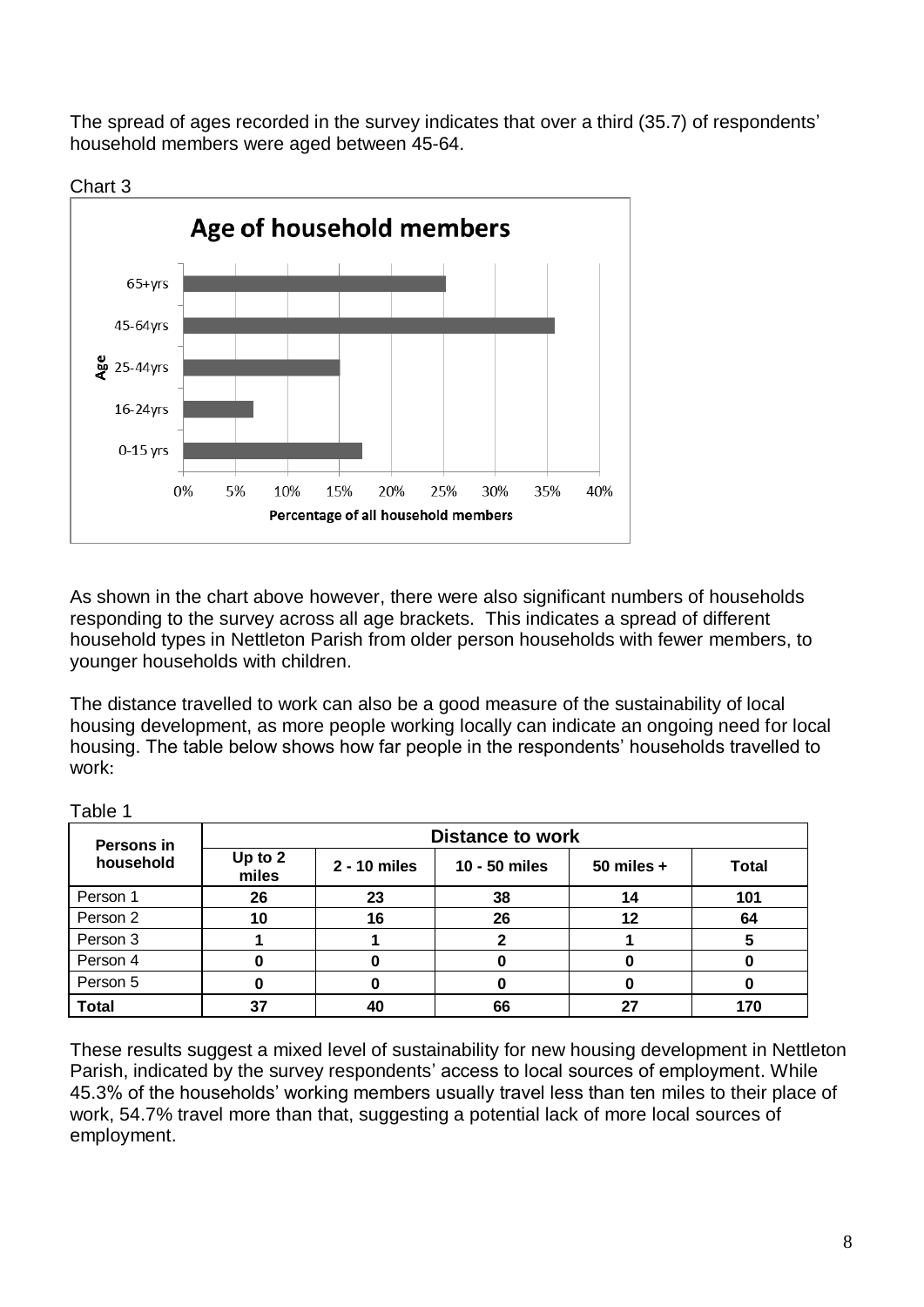Respondents were also asked whether anyone currently living in their household would need separate accommodation in the parish now or in the near future, to which 3.2% of respondents (three households) answered 'yes', indicating a low level of sustained need for housing in the parish.

Respondents were then asked how many new homes they would support being built in the parish. The majority of respondents (64.3%) were in support of some new housing in Nettleton Parish, with the most popular option (32.6% of respondents) being for between four and ten new homes. A large percentage of respondents (35.7) were opposed to any new housing in Nettleton Parish.



Chart 4

Respondents to this section were finally asked what types of housing development, if any, they would support. The types of housing considered most needed in Nettleton Parish by the survey respondents were affordable starter homes for young people (51.2%). The second most popular option was none (35.2%). Full results are given in the chart below (more than one answer could be given):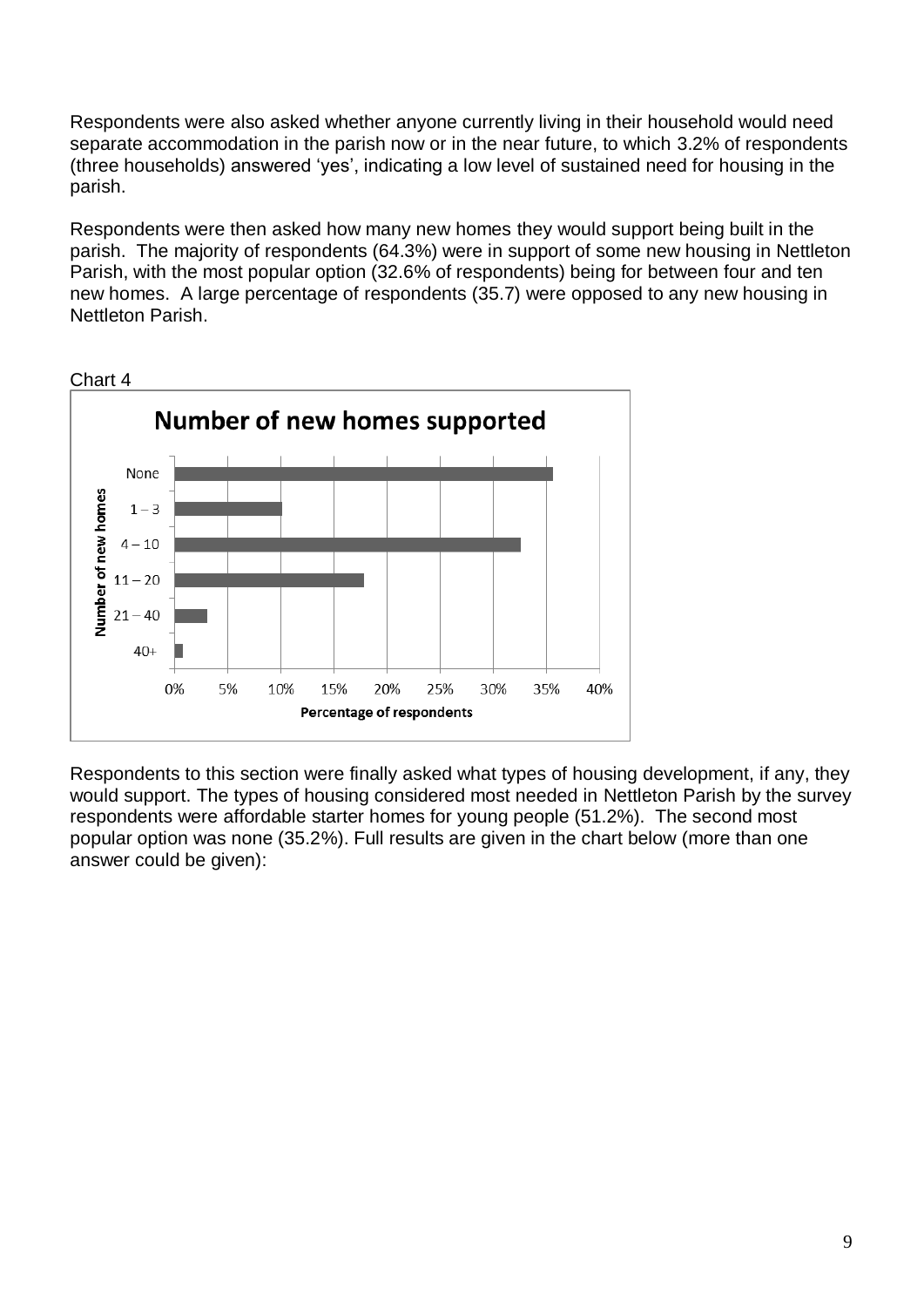

#### **Part two – Households requiring accommodation in the parish**

This section of the report looks initially at all the responses to section two of the survey in order to give a broad picture of the need for both market and affordable housing in the parish. A financial assessment and an evaluation of the current affordable housing in Nettleton Parish are then made in order to describe in more detail the need for specifically affordable (i.e. nonmarket) housing.

Seven respondents replied to this section of the survey, indicating their need for housing in Nettleton Parish. The most frequent reasons given for needing to move were currently living with their families but wanted to live independently in the parish (three households) and currently renting and would like to buy (two households). Other reasons included problems with condition of current home and wishing to live in cheaper accommodation. More than one answer could be given.

The respondents requiring accommodation in the parish were asked what type of tenure they sought. The expressed need was for all types of tenure, with 'buy own home' the most desired. Households could indicate more than one response: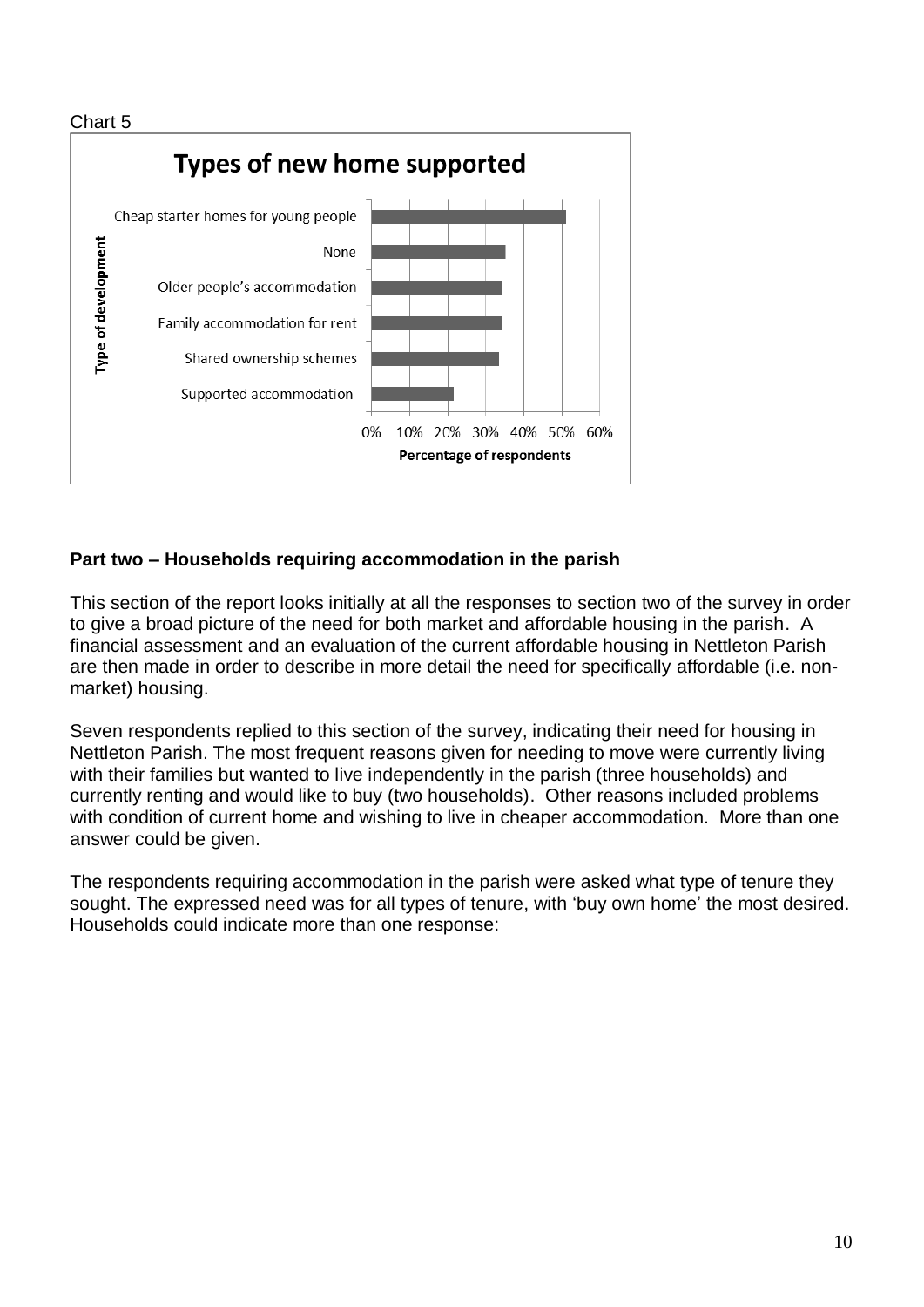

Respondents to this section were also asked what type of housing they required. The most sought-after type was semi-detached properties (71.4%). Full responses are given in the chart below (more than one answer could be given):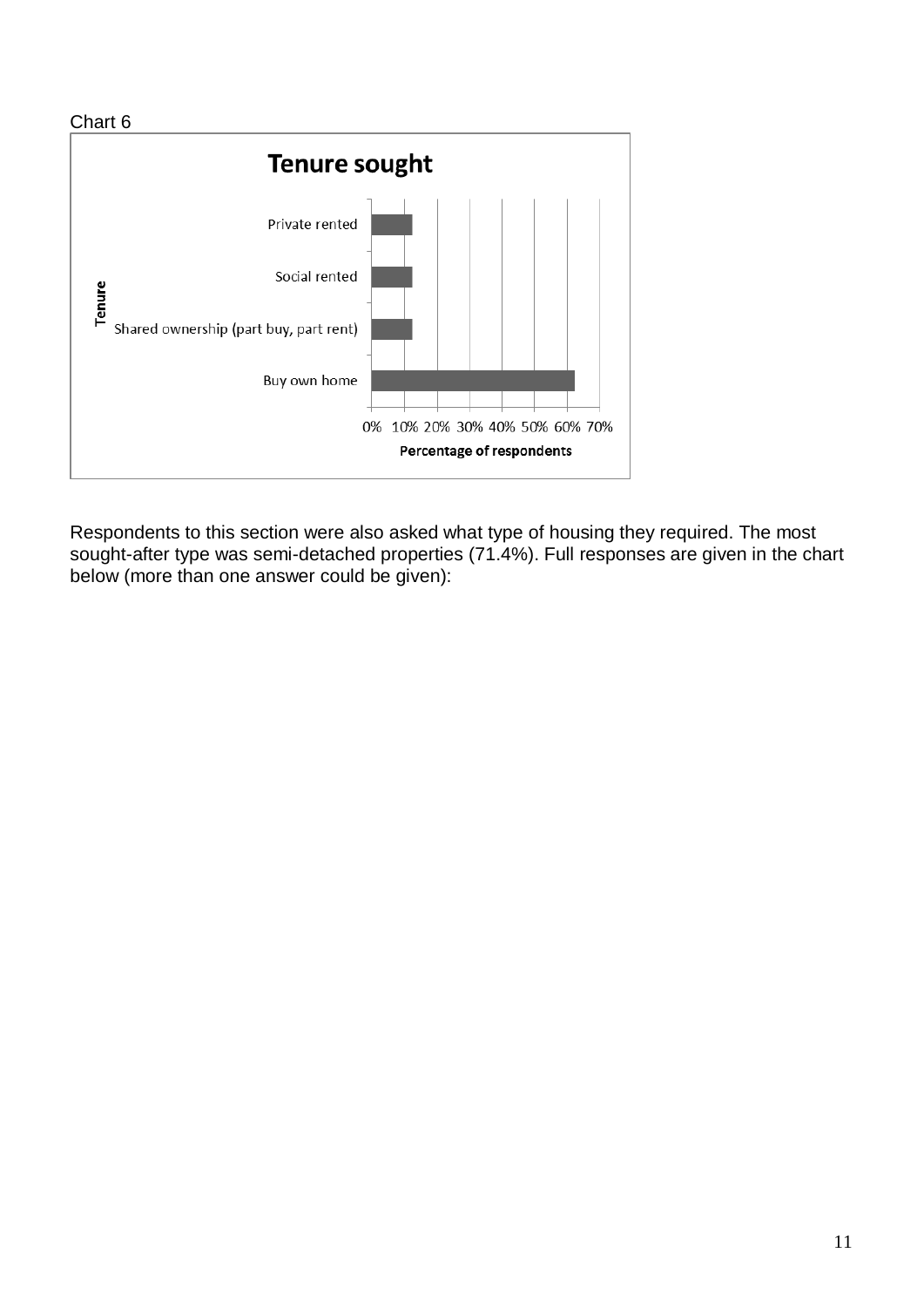

In terms of size, the most popular option was for two bedroom homes and respondents also expressed a need for properties with one and four bedrooms. No need was declared for homes with three or five bedrooms:



The respondents were then asked if there was a lack of suitable existing housing in Nettleton Parish to meet their needs, to which all seven households answered 'yes'.

In order to assess the need for **affordable** housing in Nettleton Parish it is necessary to consider the equity, income and savings levels of respondents. Please note that due to the need to preserve the confidentiality of respondents, only a short summary of the financial assessment is presented below.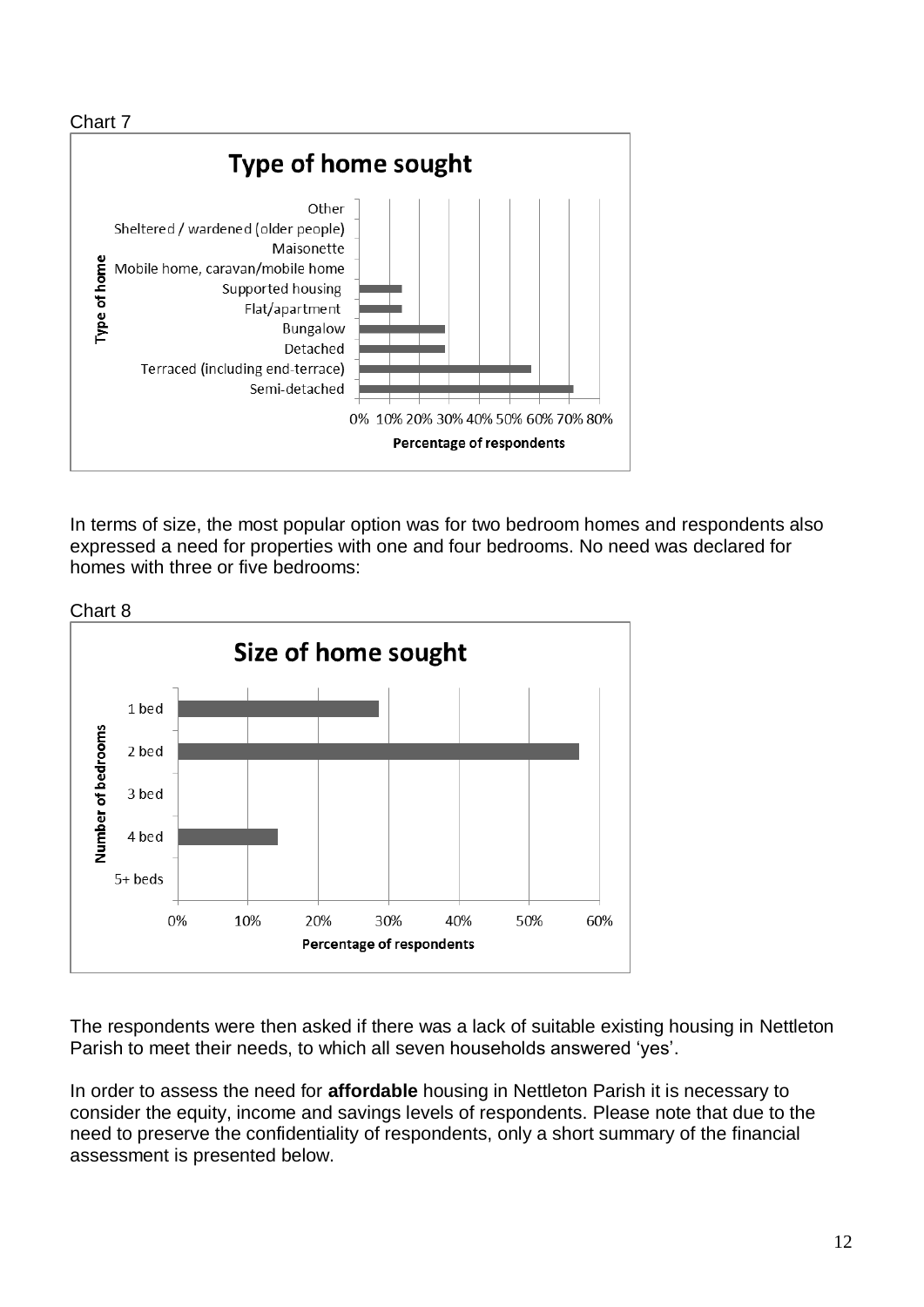Two households reported having equity in an existing property and the estimated levels of savings among the respondents was fairly broad with savings ranging from zero up to £29,999. Income levels were relatively healthy with two households declaring income of over £40,000pa, conversely two households declared income of less than £19,999pa. The median gross annual income reported by the seven households responding to this section was £32,000 to £33,499pa.

Comparing income, savings and equity levels with affordability in Nettleton Parish suggests that two of the seven households would require public assistance in order to achieve their required housing and so would be considered 'in housing need' as defined in Section 3 of this report. These households inform the recommendations of this survey for new affordable housing in Nettleton Parish, presented in Section 8.

Of the remaining households, two households expressed a desire to purchase alternative accommodation. On assessing levels of equity, savings and income an open market purchase was achievable to these households. It should be noted that these householders expressed a desire to purchase a one bedroom and a two bedroom property within the parish. As an open market purchase is achievable to these households they are excluded from the recommendations of this report.

One household did not declare any financial information therefore we have been unable to determine the housing need for this household.

One household expressed a desire to move to bigger socially rented accommodation in the parish however in line with Homes4Wilts allocations policy they would be considered adequately housed in the socially rented accommodation they currently occupy. They are therefore excluded from the recommendations of this report.

The remaining household expressed a wish to continue renting in the private sector only. The expressed need was for a two bedroom property. As with the previous household this household would be considered to be adequately housed and is therefore excluded from the recommendations of this report.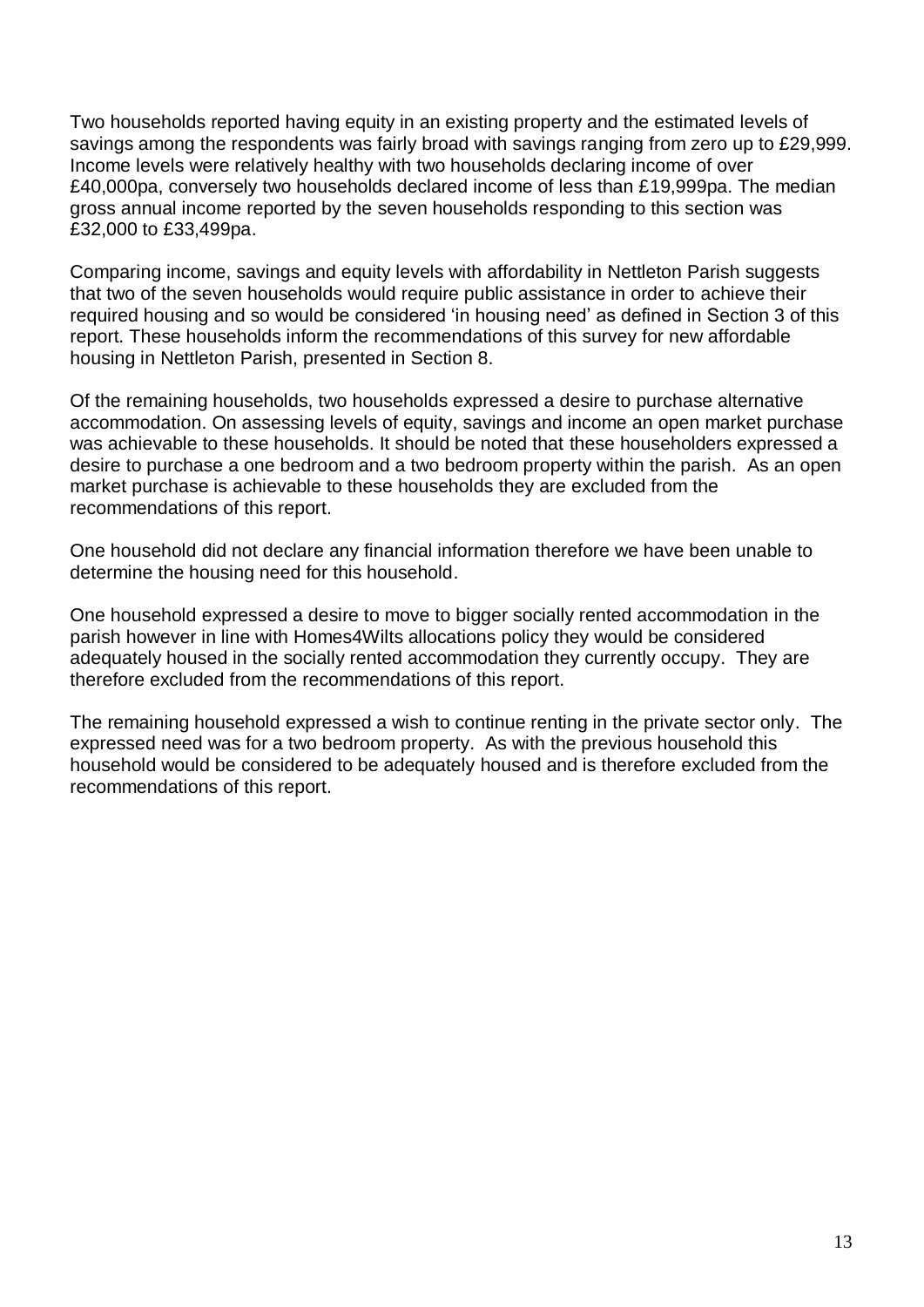#### **6. Affordability**

 $\overline{a}$ 

In order to investigate affordability, further research has been carried out on house prices in the area.

| <b>Bedrooms</b> | <b>Dec 2018</b> |
|-----------------|-----------------|
| 1               | £199,600        |
| 2               | £248,800        |
| 3               | £301,100        |
|                 | £472,100        |
| 5+              | £733,000        |

It is possible to estimate the average property prices in the Nettleton Parish area: $4$ 

#### **Example calculation for a mortgage**

Typically, a household making a single application can obtain a mortgage of 3.5 times their annual income, or 3x annual income for joint applications. Households would generally expect to need a deposit of around 15% of the total price.

If an average two-bedroom property sold in Nettleton Parish cost £248,800 then a household may require £37,320 as a deposit. Annual household income would have to be at least £60,423 for a single applicant or £70,493 for joint applicants. The Annual Survey of Hours and Earnings indicates that the gross annual median income of employed persons in Wiltshire in 2016 was £21,817:<sup>5</sup>

- It would be unlikely that a household would be able to purchase a property in this parish without a large deposit, some equity in an existing property or a substantial income.
- First time buyers would generally struggle to meet the criteria necessary for obtaining their own home.
- In some cases intermediate housing (shared ownership or low cost market housing) would be a suitable option, whilst in other instances affordable rented accommodation would be appropriate.

<sup>4</sup> House price estimates from the Mouseprice local area guide to the SN14 postcode area, [www.mouseprice.com/area-guide/average-house-price/](http://www.mouseprice.com/area-guide/average-house-price/) . Please note that the SN14 postcode covers a wider area than Nettleton Parish parish and that there may be significant internal variation in house prices.

<sup>5</sup> Annual Survey of Hours and Earnings, 2016, resident analysis. Gross annual pay of employed persons resident in Wiltshire, [www.nomisweb.co.uk](http://www.nomisweb.co.uk/) . Note that while the mortgage calculation refers to household income, i.e. to the combined income of all persons in the home, the ASHE figure refers to individual income.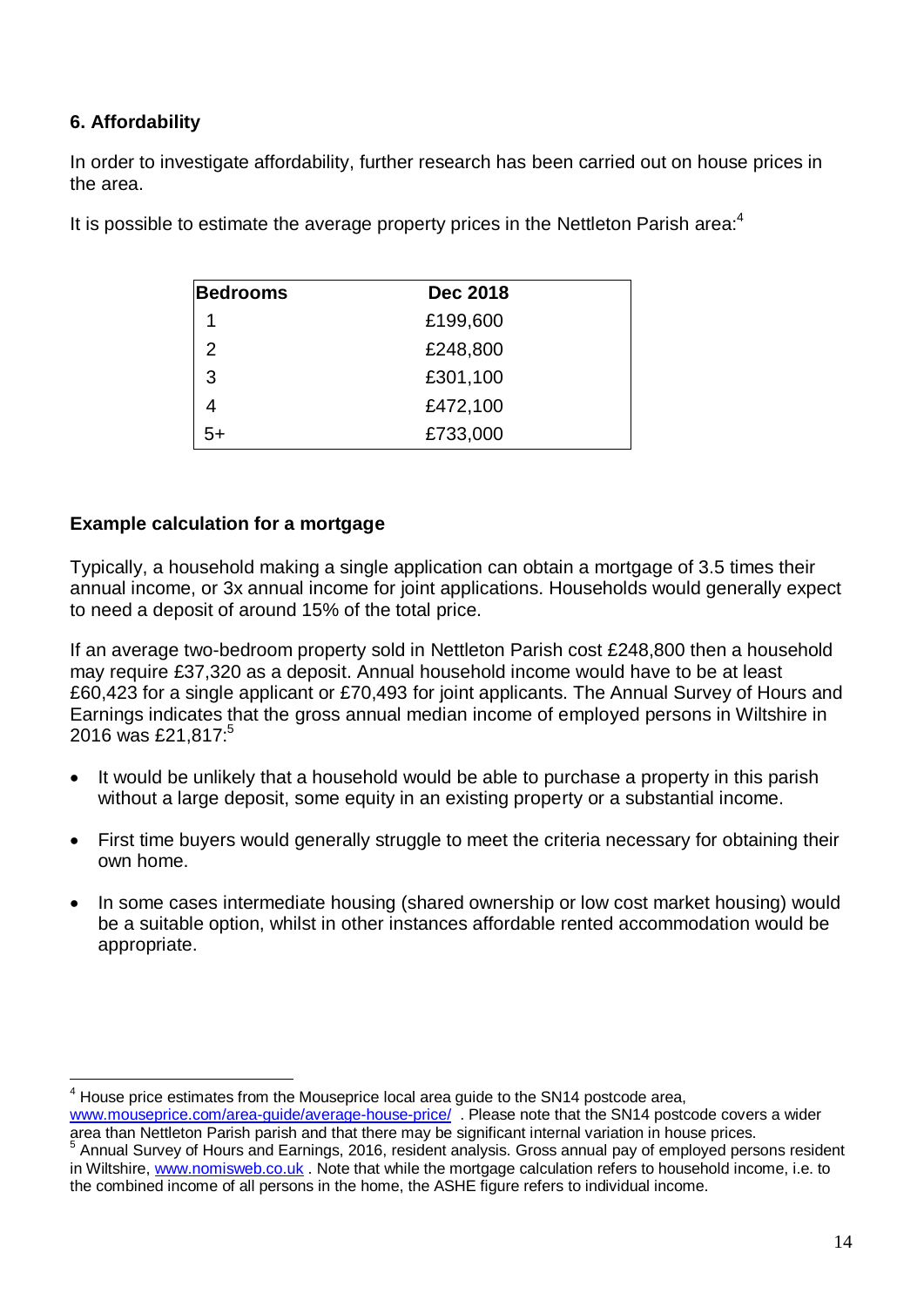#### **7. Summary**

This survey's recommendations (see Section 8 below) concentrate on those households who are unable to afford accommodation on the open market.

This is just a quarter of the research needed for this assessment: the Housing Register of Wiltshire Council, the local Strategic Housing Market Assessment and the advice from allocation staff who manage the Register must also be taken into account.

- In December 2018 there were no households on the Wiltshire Council Housing Register seeking affordable accommodation in Nettleton Parish. It should be noted however that the housing register is not static and any full assessment of housing need in the parish must take account of the Register as it changes.<sup>6</sup>
- The 2011 Census recorded twelve social homes in the parish.<sup>7</sup> These properties represent 4.6% of the total housing in Nettleton Parish, which is lower than the Wiltshire affordable housing average of 14.7%.<sup>8</sup>
- The social housing in Nettleton Parish had a zero re-let rate in the past year: From the third quarter 2017 to the third quarter 2018 no social homes were re-let in the parish.<sup>9</sup>
- The low levels and turnover of social housing in the parish suggest that **none** of the households responding to section two of this survey and in need of affordable accommodation could meet their needs through accessing the existing social housing of the parish.

 $\overline{a}$  $^6$  Wiltshire Council, Housing Strategy, live tables.

 $7$  Table QS405EW, 2011 Census: Tenure – Households, English parishes / Welsh communities.

<sup>&</sup>lt;sup>8</sup> Table QS405EW, 2011 Census: Tenure – Households, local authorities in England and Wales.

<sup>&</sup>lt;sup>9</sup> Wiltshire Council, Housing Strategy, live tables.